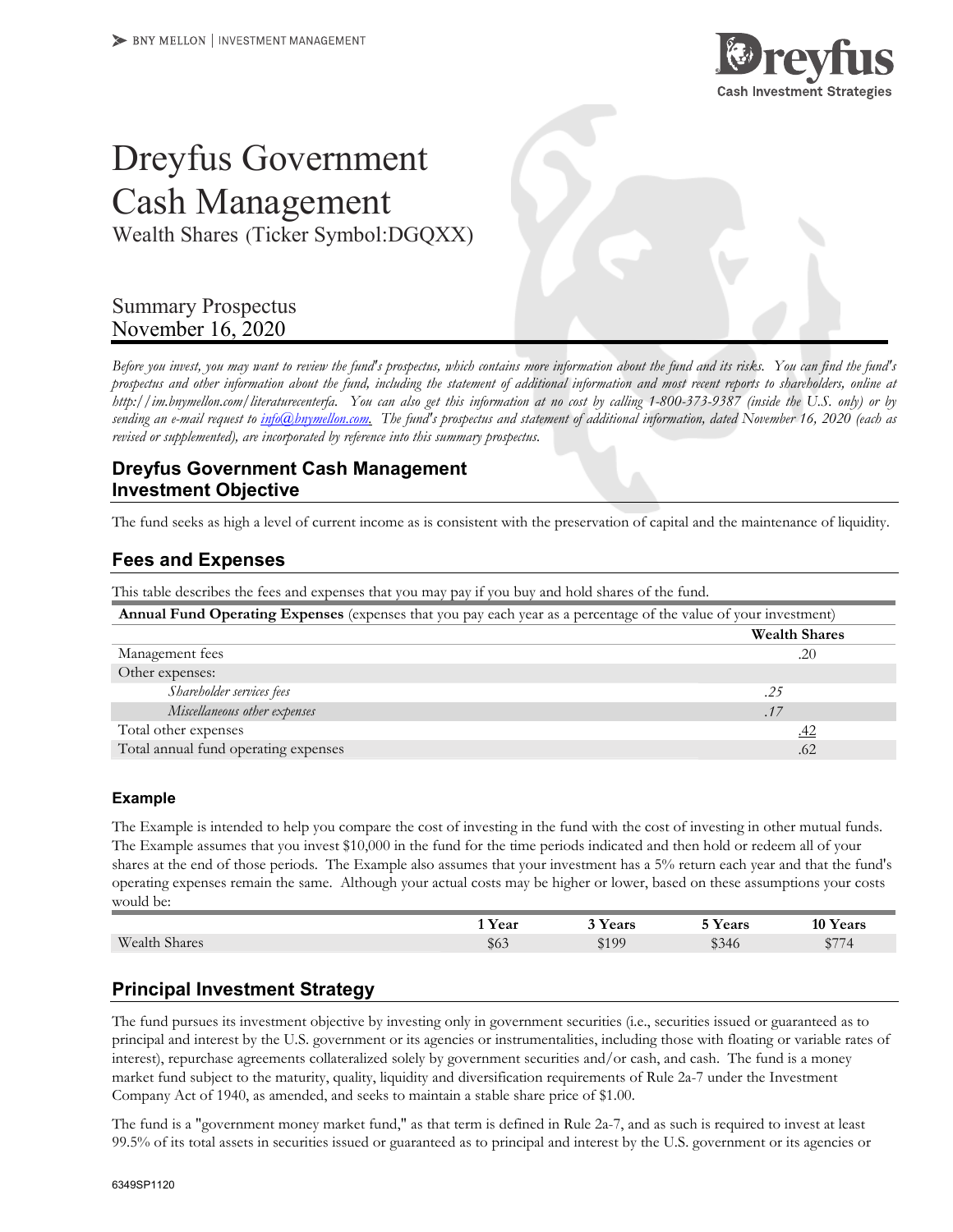instrumentalities, repurchase agreements collateralized solely by cash and/or government securities, and cash. The fund normally invests at least 80% of its net assets in government securities and repurchase agreements collateralized solely by government securities (i.e., under normal circumstances, the fund will not invest more than 20% of its net assets in cash and/or repurchase agreements collateralized by cash). The securities in which the fund invests include those backed by the full faith and credit of the U.S. government, which include U.S. Treasury securities as well as securities issued by certain agencies of the U.S. government, and those that are neither insured nor guaranteed by the U.S. government.

# **Principal Risks**

An investment in the fund is not a bank deposit. It is not insured or guaranteed by the Federal Deposit Insurance Corporation (FDIC) or any other government agency. You could lose money by investing in the fund. Although the fund seeks to preserve the value of your investment at \$1.00 per share, it cannot guarantee it will do so. The fund's yield will fluctuate as the short-term securities in its portfolio mature or are sold and the proceeds are reinvested in securities with different interest rates. The fund currently is not permitted to impose a fee upon the sale of shares (a "liquidity fee") or temporarily suspend redemptions (a redemption "gate") under distressed conditions as some other types of money market funds are, and the fund's board has no intention to impose a liquidity fee or redemption gate. Neither BNY Mellon Investment Adviser, Inc. nor its affiliates have a legal obligation to provide financial support to the fund, and you should not expect that BNY Mellon Investment Adviser, Inc. or its affiliates will provide financial support to the fund at any time. The following are the principal risks that could reduce the fund's income level and/or share price:

- *Interest rate risk.* This risk refers to the decline in the prices of fixed-income securities that may accompany a rise in the overall level of interest rates. A sharp and unexpected rise in interest rates could impair the fund's ability to maintain a stable net asset value. Very low or negative interest rates may magnify interest rate risk. In addition, a low interest rate environment may prevent the fund from providing a positive yield or paying fund expenses out of fund assets and could impair the fund's ability to maintain a stable net asset value. Interest rates in the United States currently are at or near historic lows due to market forces and actions of the Board of Governors of the Federal Reserve System in the U.S., primarily in response to the COVID-19 pandemic and resultant market disruptions. Changing interest rates, including rates that fall below zero, may have unpredictable effects on markets, may result in heightened market volatility and may detract from fund performance.
- *Liquidity risk*. When there is little or no active trading market for specific types of securities, it can become more difficult to sell the securities in a timely manner at or near their perceived value. In such a market, the value of such securities may fall dramatically, potentially impairing the fund's ability to maintain a stable net asset value.
- *U.S. Treasury securities risk.* A security backed by the U.S. Treasury or the full faith and credit of the United States is guaranteed only as to the timely payment of interest and principal when held to maturity, but the market prices for such securities are not guaranteed and will fluctuate.
- *Government securities risk.* Not all obligations of the U.S. government, its agencies and instrumentalities are backed by the full faith and credit of the U.S. Treasury. Some obligations are backed only by the credit of the issuing agency or instrumentality, and in some cases there may be some risk of default by the issuer. Any guarantee by the U.S. government or its agencies or instrumentalities of a security held by the fund does not apply to the market value of such security or to shares of the fund itself.
- *Repurchase agreement counterparty risk.* The fund is subject to the risk that a counterparty in a repurchase agreement could fail to honor the terms of the agreement.
- *Market risk.* The value of the securities in which the fund invests may be affected by political, regulatory, economic and social developments. Events such as war, acts of terrorism, the spread of infectious illness or other public health issue, recessions, or other events could have a significant impact on the fund and its investments. Recent examples include pandemic risks related to COVID-19 and aggressive measures taken world-wide in response by governments, including closing borders, restricting international and domestic travel, and the imposition of prolonged quarantines of large populations, and by businesses, including changes to operations and reducing staff.

# **Performance**

The following bar chart and table provide some indication of the risks of investing in the fund. The bar chart shows changes in the performance of the fund's Investor shares from year to year. The table shows the average annual total returns of the fund's Investor shares over time. The fund's past performance is not necessarily an indication of how the fund will perform in the future. More recent performance information may be available at www.dreyfus.com.

The historical performance of the fund's Investor shares, which are not offered in this prospectus, is shown in the bar chart and table since Wealth shares are new and past performance information is not available for Wealth shares as of the date of this prospectus. Each share class is invested in the same portfolio of securities, and the annual returns would have differed only to the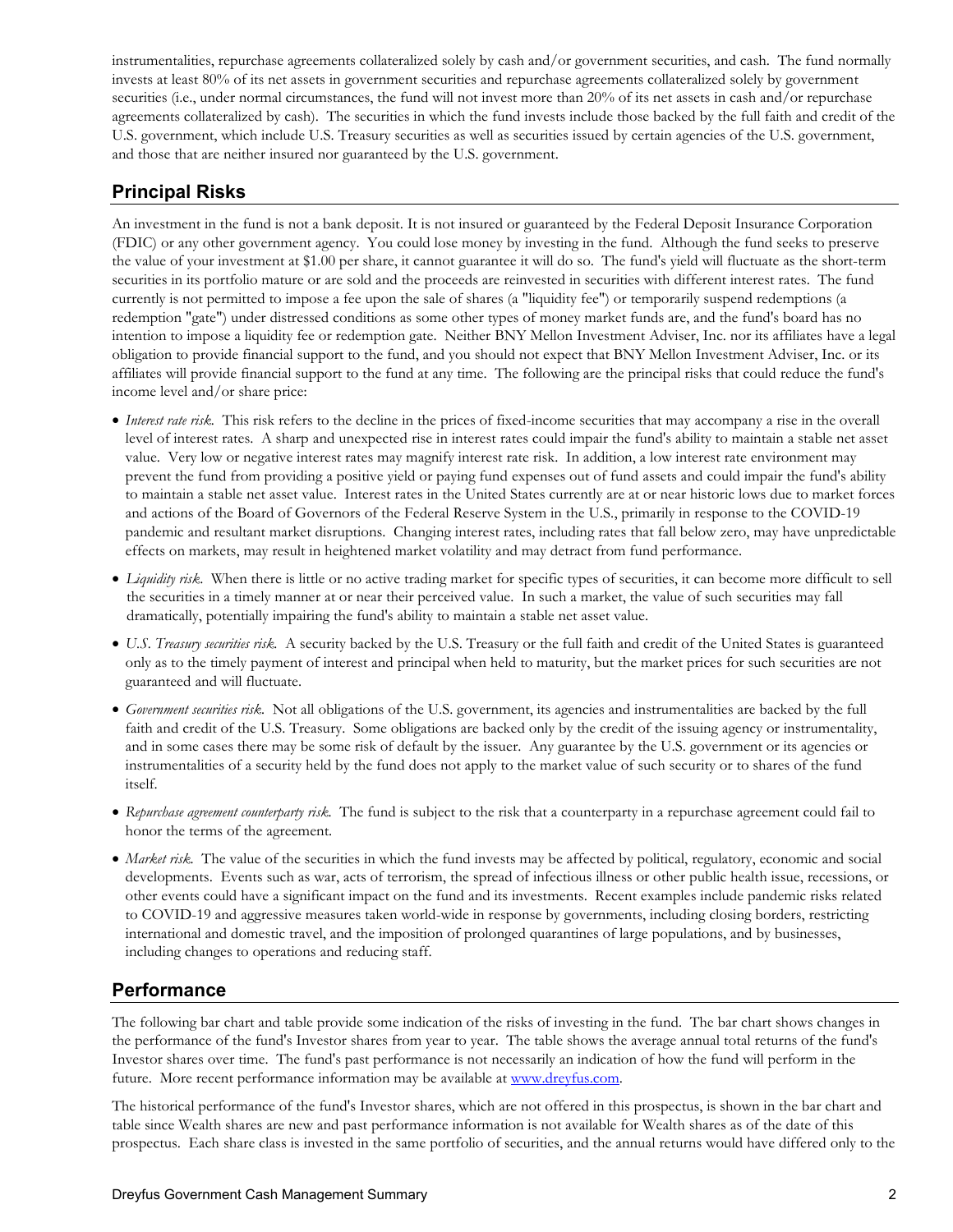extent that the classes have different expenses. Accordingly, because Wealth shares have a higher total annual expense ratio than Investor shares, the performance shown for Wealth shares would have been lower.



*The year-to-date total return of the fund's Investor shares as of September 30, 2020 was 0.26%.\** 

| Average Annual Total Returns as of 12/31/19*                                 |          |          |
|------------------------------------------------------------------------------|----------|----------|
| 1 Year                                                                       | 5 Years  | 10 Years |
|                                                                              |          |          |
| $1.84\%$                                                                     | $0.77\%$ | $0.39\%$ |
| For the current yield, call toll-free 1-800-373-9387 (inside the U.S. only). |          |          |

*\* Reflects the performance of the fund's Investor shares which are offered in a separate prospectus.* 

# **Portfolio Management**

The fund is managed by Dreyfus Cash Investment Strategies, a division of BNY Mellon Investment Adviser, Inc., the fund's investment adviser.

# **Purchase and Sale of Fund Shares**

The fund's Wealth shares are available to investors who purchase fund shares directly from the fund for accounts maintained with the fund or through a third party, such as a bank, broker-dealer or financial adviser, or through a Retirement Plan (as defined below). In general, the fund's minimum initial investment for Wealth shares is \$2,500 and the minimum subsequent investment is \$1.00. You may sell (redeem) your shares on any business day by calling 1-800-373-9387 (inside the U.S. only) or by visiting www.dreyfus.com. If you invested directly through the fund, you may mail your request to sell shares to BNY Mellon Shareholder Services, P.O. Box 9879, Providence, Rhode Island 02940-8079. If you invested in the fund through a third party or through a Retirement Plan, you may mail your request to sell shares to BNY Mellon Institutional Department, P.O. Box 9882, Providence, Rhode Island 02940-8082.

Retirement Plans include qualified or non-qualified employee benefit plans, such as 401(k), 403(b)(7), Keogh, pension, profitsharing and other deferred compensation plans, whether established by corporations, partnerships, sole proprietorships, nonprofit entities, trade or labor unions, or state and local governments, but do not include IRAs (including, without limitation, traditional IRAs, Roth IRAs, Coverdell Education Savings Accounts, IRA "Rollover Accounts" or IRAs set up under Simplified Employee Pension Plans (SEP-IRAs), Salary Reduction Simplified Employee Pension Plans (SARSEPs) or Savings Incentive Match Plans for Employees (SIMPLE IRAs)).

# **Tax Information**

The fund's distributions are taxable as ordinary income or capital gains, except when your investment is through a U.S. taxadvantaged investment plan (in which case you may be taxed upon withdrawal of your investment from such account).

# **Payments to Broker-Dealers and Other Financial Intermediaries**

If you purchase shares through a broker-dealer or other financial intermediary (such as a bank), the fund's distributor and its related companies may pay the intermediary for the sale of fund shares and related services. To the extent that the intermediary may receive lesser or no payments in connection with the sale of other investments, the payments from the fund's distributor and its related companies may create a potential conflict of interest by influencing the broker-dealer or other intermediary and your financial representative to recommend the fund over the other investments. This potential conflict of interest may be addressed